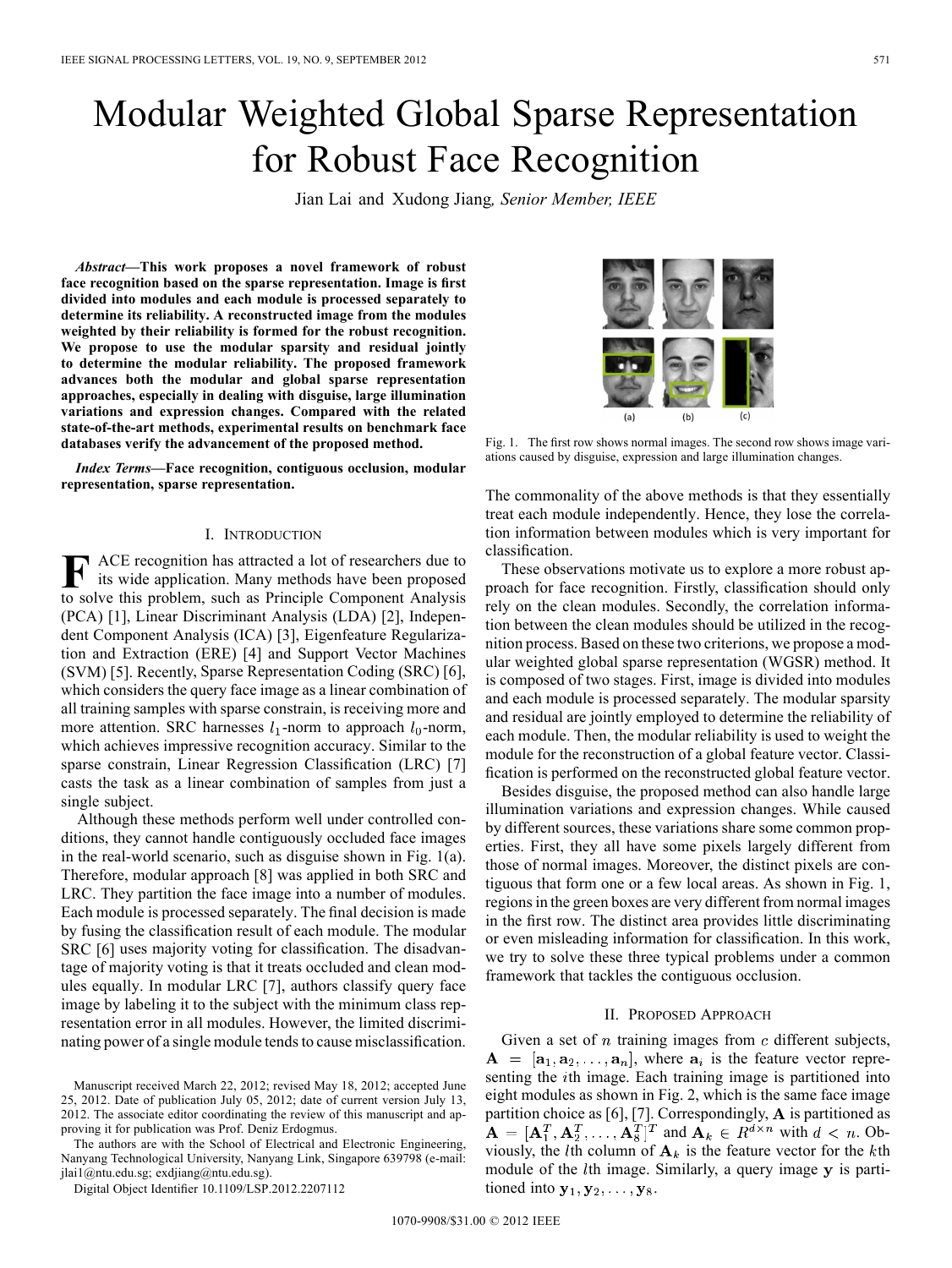

Fig. 2. (a) Query face image with scarf. The first row of  $(b)$ –(i) shows the eight modules of query image. The second row of  $(b)$ –(i) shows the reconstructed image with  $l_1$ -norm minimization. The third row of (b)–(i) shows the estimated modular class coefficients, the numeric values of modular sparsity and residual. The red coefficients correspond to correct training subject.

## *A. Determination of the Modular Weights*

For each module  $y_k$ , we treat it as a linear combination of the dictionary  $A_k$  by

$$
\mathbf{y}_k = \mathbf{A}_k \mathbf{x}_k. \tag{1}
$$

As this is an underdetermined liner system  $(d < n)$ , there are infinitely many solutions. To get a unique and stable solution, a constrain is needed. The most popular constrain is  $l_2$ -norm minimization for its simplicity. However, it generates a dense solution that is not informative for recognizing the query image. To achieve a sparse solution, in [6],  $l_1$ -norm minimization is employed.

Apply  $l_1$ -norm minimization, we get the following optimization problems

$$
\mathbf{x}_{k} = \arg\min_{\mathbf{x}} \left\{ \|\mathbf{A}_{k}\mathbf{x} - \mathbf{y}_{k}\|_{2}^{2} + \lambda \|\mathbf{x}\|_{1} \right\}
$$
  
for  $1 \leq k \leq 8$ . (2)

The sparsity should be only measured between classes [9]. Thus, we propose to add up the absolute values of coefficients belonging to the same class to form the modular class coefficient  $b_{kj}$  for the kth module of the jth class

$$
b_{kj} = \|\delta_j(\mathbf{x}_k)\|_1,\tag{3}
$$

where  $\delta_i(\mathbf{x}_k)$  is the characteristic function which selects the elements associated with the *j*th class in  $x_k$ .

Concatenate all  $c$  modular class coefficients to generate the modular class vector  $\mathbf{b}_k$  as

$$
\mathbf{b}_k = [b_{k1}, b_{k2}, \dots, b_{kc}]. \tag{4}
$$

We propose the following function for measuring the modular sparsity:

$$
s_k = \frac{\sqrt{c}}{\sqrt{c} - 1} \left( \frac{\|\mathbf{b}_k\|_2}{\|\mathbf{b}_k\|_1} - \frac{1}{\sqrt{c}} \right).
$$
 (5)

When  $\mathbf{b}_k$  has only a single nonzero coefficient,  $s_k$  reaches the maximum value 1. When all coefficients of  $\mathbf{b}_k$  are the same nonzero value,  $s_k$  reaches the minimum value 0.

The modular residual can be measured simply by the  $l_2$ -norm as

$$
r_k = \|\mathbf{A}_k \mathbf{x}_k - \mathbf{y}_k\|_2. \tag{6}
$$

After generating the above measurements, we explore the relation of the occlusion with the modular sparsity and residual. Clean query modules can be accurately represented by only the

training samples from the same class. Therefore, they produce large value of the sparsity and small value of the residual. This is verified by the numeric values of  $s_1 - s_4$  and  $r_1 - r_4$  as shown in Fig. 2(b)–(e). The situations of the occluded modules are more complicated. An occluded module could be far away from every subspace spanned by training samples of each class but near or even within the subspace spanned by all training samples of all classes. This results in a small value of the sparsity  $s_k$  but also a small value of residual. This is verified by the numeric values of  $s_7$ ,  $s_8$  and  $r_7$ ,  $r_8$  as shown in Fig. 2(h) and (i). While this kind of occluded modules can have even smaller residuals than the clean ones, they can be differentiated by the small values of the sparsity. However, the sparsity alone cannot differentiate all kinds of occluded modules. If an occluded module is significantly nearer the subspace of one class than the others, the optimization (2) will produce, though a large residual, a high value of the sparsity. This is verified by the numeric values of  $s_5$ ,  $s_6$ and  $r_5$ ,  $r_6$  as shown in Fig. 2(f) and (g). Therefore, to differentiate occluded modules from the clean ones, both the modular sparsity and residual should be employed.

A simple way to tackle the occlusion problem is to exclude the occluded modules from the feature vector for the classification. This can be done by multiplying all modules with a weighting function  $w_k$  as

$$
w_k = \begin{cases} 0, & \text{if } (s_k \le s_t) \lor (r_k \ge r_t) \\ 1, & \text{if } (s_k > s_t) \land (r_k < r_t). \end{cases} \tag{7}
$$

Obviously, we can compute the weighting function simply by  $w_k = w_k^s w_k^r$ , where  $w_k^s$  and  $w_k^r$  are two step functions, respectively switching from 0 to 1 at  $s_t$  and from 1 to 0 at  $r_t$ .

However, it is very difficult to find the optimal hard thresholds  $s_t$  and  $r_t$ , which could be different from different databases or applications. In addition, it is not difficult to understand that the final classification performance will be very sensitive to the two hard thresholds. Therefore, we relax each hard threshold to two easily found safe thresholds  $s1, s2$  and  $r1, r2$  so that  $(s_k \geq$  $s(1) \wedge (r_k \leq r)$  guarantees a clean module and  $(s_k \leq s) \vee r$  $(r_k \geq r2)$  ensures a significantly occluded module. We simply weight modules between these two extreme cases linearly to  $s_k$ and  $r_k$ . Thus, the weighting function is proposed as

$$
v_k = w_k^s w_k^r,\tag{8}
$$

where

$$
w_k^s = \begin{cases} 0, & s_k \le s1 \\ (s_k - s1)/(s2 - s1), & s1 < s_k < s2 \\ 1, & s_k \ge s2 \end{cases}
$$
 (9)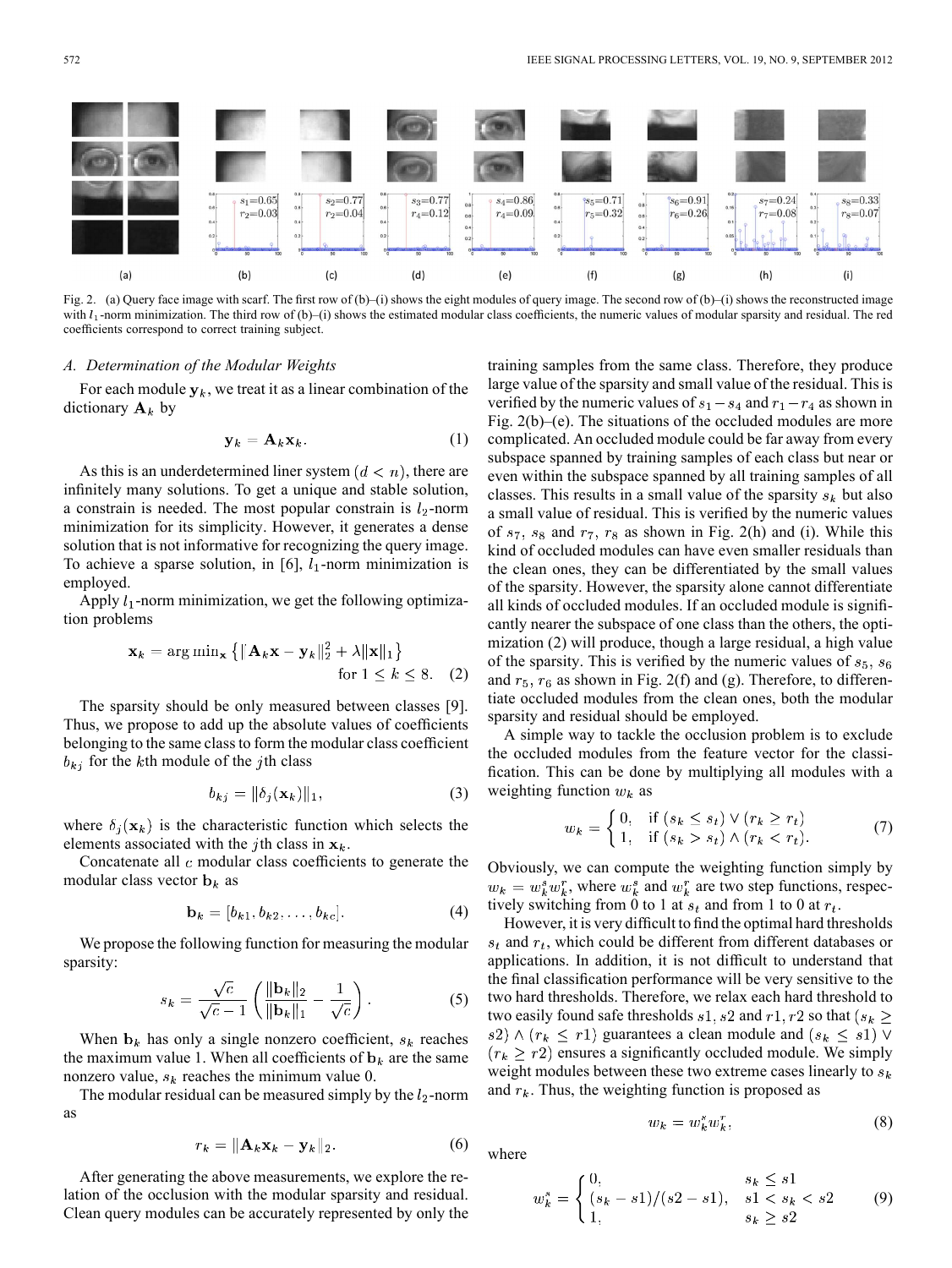

Fig. 3. (a) Weighting function of modular sparsity. (b) Weighting function of modular residual.

$$
w_k^r = \begin{cases} 1, & r_k \le r1 \\ (r2 - r_k)/(r2 - r1), & r1 < r_k < r2 \\ 0, & r_k \ge r2 \end{cases} . \tag{10}
$$

Fig. 3 shows the two weighting values  $w_k^s$  and  $w_k^r$  as the functions of the sparsity  $s_k$  and residual  $r_k$ , respectively.

# *B. Weighted Global Sparse Representation*

The modular representation based methods make a final decision based on the classification result of each module. The loss of the correlation information between modules may cause misclassification. We propose to combine the weighted modules to reconstruct a global feature vector.

Each modular training matrix  $A_k$  and modular query vector  $y_k$  are weighted by corresponding weighting value to generate a modular weighted training matrix and a modular weighted query vector:

$$
\mathbf{A}_k^w = w_k \mathbf{A}_k, \tag{11}
$$

$$
\mathbf{y}_k^w = w_k \mathbf{y}_k. \tag{12}
$$

Concatenate all modular weighted training matrices to produce a weighted global training matrix as

$$
\mathbf{A}^r = \left[ \mathbf{A}_1^{wT}, \mathbf{A}_2^{wT}, \dots, \mathbf{A}_8^{wT} \right]^T.
$$
 (13)

Concatenate all modular weighted query vectors to produce a weighted global query vector as

$$
\mathbf{y}^r = \left[ \mathbf{y}_1^{wT}, \mathbf{y}_2^{wT}, \dots, \mathbf{y}_8^{wT} \right]^T.
$$
 (14)

We consider that  $y^r$  is a linear combination of  $A^r$  as

$$
\mathbf{y}^r = \mathbf{A}^r \mathbf{x}^r. \tag{15}
$$

To capture the subject label information from the weighted global matrix and weighted global query vector, we solve the following global  $l_1$ -norm minimization problem

$$
\mathbf{x}^r = \arg\min_{\mathbf{x}} \left\{ \|\mathbf{A}^r \mathbf{x} - \mathbf{y}^r\|_2^2 + \lambda \|\mathbf{x}\|_1 \right\}.
$$
 (16)

It is not difficult to see that  $x^r$  is affected by the modular weighting value  $w_k$ . If the heavy weighted module is not well represented, the error will be large. To minimize the global reconstruction error,  $x^r$  tends to reconstruct the modules with larger weights more accurately. Therefore, the reliable modules are heavily weighted. The unreliable modules are weighted by small value down to zero to reduce their impacts on the classification result.

## *C. Classification Procedure*

Given a weighted global query vector  $y<sup>r</sup>$ , a weighted global training matrix  $A<sup>r</sup>$  and the representation coefficient vector  $x<sup>r</sup>$ , we allocate the query image to the subject  $i$  that has the global minimum residual

$$
i = \arg\min_{j} \|\mathbf{A}^r \delta_j(\mathbf{x}^r) - \mathbf{y}^r\|_2. \tag{17}
$$

The following Algorithm 1 summarizes the proposed recognition framework.

# **Algorithm 1: Modular Weighted Global Sparse Representation (WGSR)**

**Input**: A set of training images partitioned into eight modules  $A_1, A_2, \ldots, A_8$  with unit  $l_2$ -norm column. A query image partitioned into 8 modules  $y_1, y_2, \ldots, y_8$  with unit  $l_2$ -norm column.

- 1) Solve the modular  $l_1$ -norm minimization problems as (2).
- 2) Compute the modular sparsity  $s_k$  and residual  $r_k$  by (5) and (6).
- 3) Compute the modular weights  $w_k$  by (8), (9), and (10). If all modular weighting values equal 0, set  $w_k$  as 1 for  $k = \arg \min_k \{ (r_k)/(s_k) \}.$
- 4) Reconstruct the weighted global training matrix  $A<sup>r</sup>$  and weighted global query vector  $y^r$  by (11), (12), (13), and (14).
- 5) Normalize each reconstructed image to unit  $l_2$ -norm column. Solve the global  $l_1$ -norm minimization problem as (16).

**Output**: identify(**y**) = arg min<sub>j</sub> 
$$
\|\mathbf{A}^T \delta_j(\mathbf{x}^r) - \mathbf{y}^r\|_2
$$
.

Compared with the global LRC and SRC approaches, the proposed WGSR framework attenuates the problems of the query images with corrupted, occluded or largely varied modules that may mislead the representation and classification. Compared with the modular based LRC and SRC approaches, the proposed WGSR framework solves the problems of the limited discriminating information of each individual module by seeking the global optimization instead of multiple local optimizations in the modular based LRC and SRC approaches.

## III. EXPERIMENTS

We evaluate the performance of the proposed method on the same databases as in [6]: Extended Yale B and AR database. These two face databases focus on frontal faces with illumination variations, disguises and expression changes. In the experiments, we compare the proposed method with the related methods: global SRC [6], modular SRC [6], global LRC [7] and modular LRC [7].

For the proposed method, suitable parameters are studied by cross-validation on the unused 26 subjects of AR database (see Section III-B).  $\lambda = 0.05$ ,  $r1 = 0.05$ ,  $r2 = 0.2$ ,  $s1 = 0.2$ , and  $s2 = 0.8$  are chosen and fixed in all experiments.